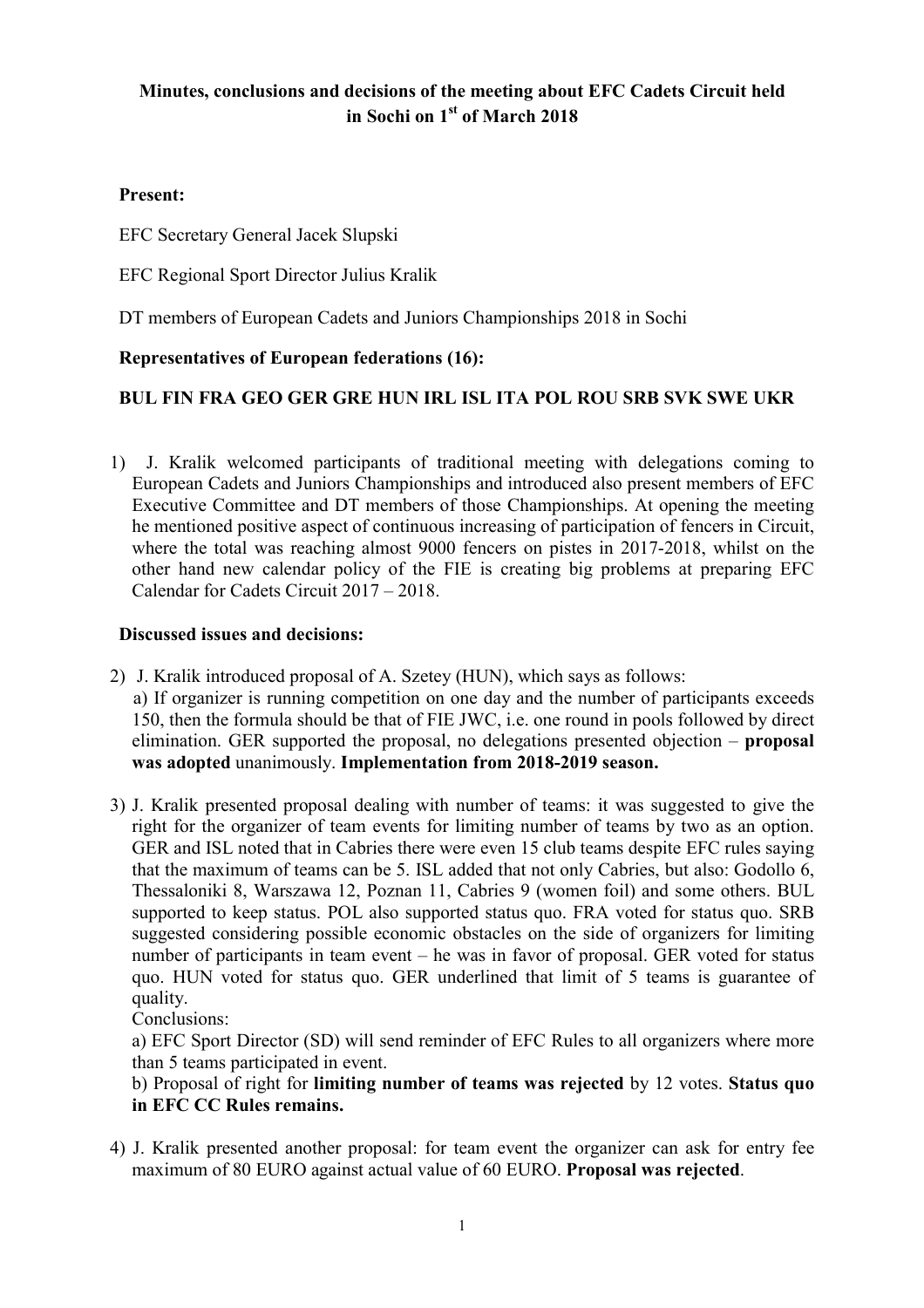- 5) Due to increased expenses for the EFC in connection with the project for evaluation of referees it is proposed increasing EFC license fee to 20 EURO. Proposal was adopted.
- 6) Considering important change of policy of the FIE regarding Calendar of competitions in 2018 – 2019, J. Kralik invited all concerned organizers for urgent and prompt indication of possible problems with dates in submitted Draft of EFC CC Calendar 2018 – 2019. That would allow finalizing that Calendar before end of Championships in Sochi. SRB, TUR, SUI and POL presented problems with dates proposed for their organizers.
- 7) J. Kralik presented idea for replacing current dates of FIE Satellite competitions by U23 in new season due to concentration of all FIE Satellite competitions in period of September-October 2018. That suggestion will be submitted for position to main organizers of U23 Circuit competitions: HUN, POL, ITA, GER, FRA and AUT. Also possibility of changing dates of U23 Championships for later time by end of season will be proposed to consider.
- 8) Winners of European Cadets Circuit Ranking 2017 2018

## Individual Competitions:

| Men's Foil Cadets:    | DI TOMMASO Alessio     | <b>ITA</b> |
|-----------------------|------------------------|------------|
| Women's Foil Cadets:  | <b>CANDESCU Rebeca</b> | <b>ROU</b> |
| Men's Epee Cadets:    | <b>MESSIEN Alexis</b>  | FR A       |
| Women's Epee Cadets:  | <b>MUHARI</b> Eszter   | <b>HUN</b> |
| Men's Sabre Cadets:   | <b>REN</b> Ian         | <b>GBR</b> |
| Women's Sabre Cadets: | <b>ILIEVA</b> Yoana    | RUL.       |

### Team competitions:

Men´s Foil: ITALY Women´s Foil: ROMANIA Men´s Epee: ITALY Women´s Epee: ITALY Men´s Sabre: HUNGARY Women´s Sabre: BULGARIA

Report presented by: Julius Kralik (SVK), EFC/CEE Sport Director and Administrator of EFC Cadets Circuit

 $\mathcal{X}$ 

Bratislava, March 2018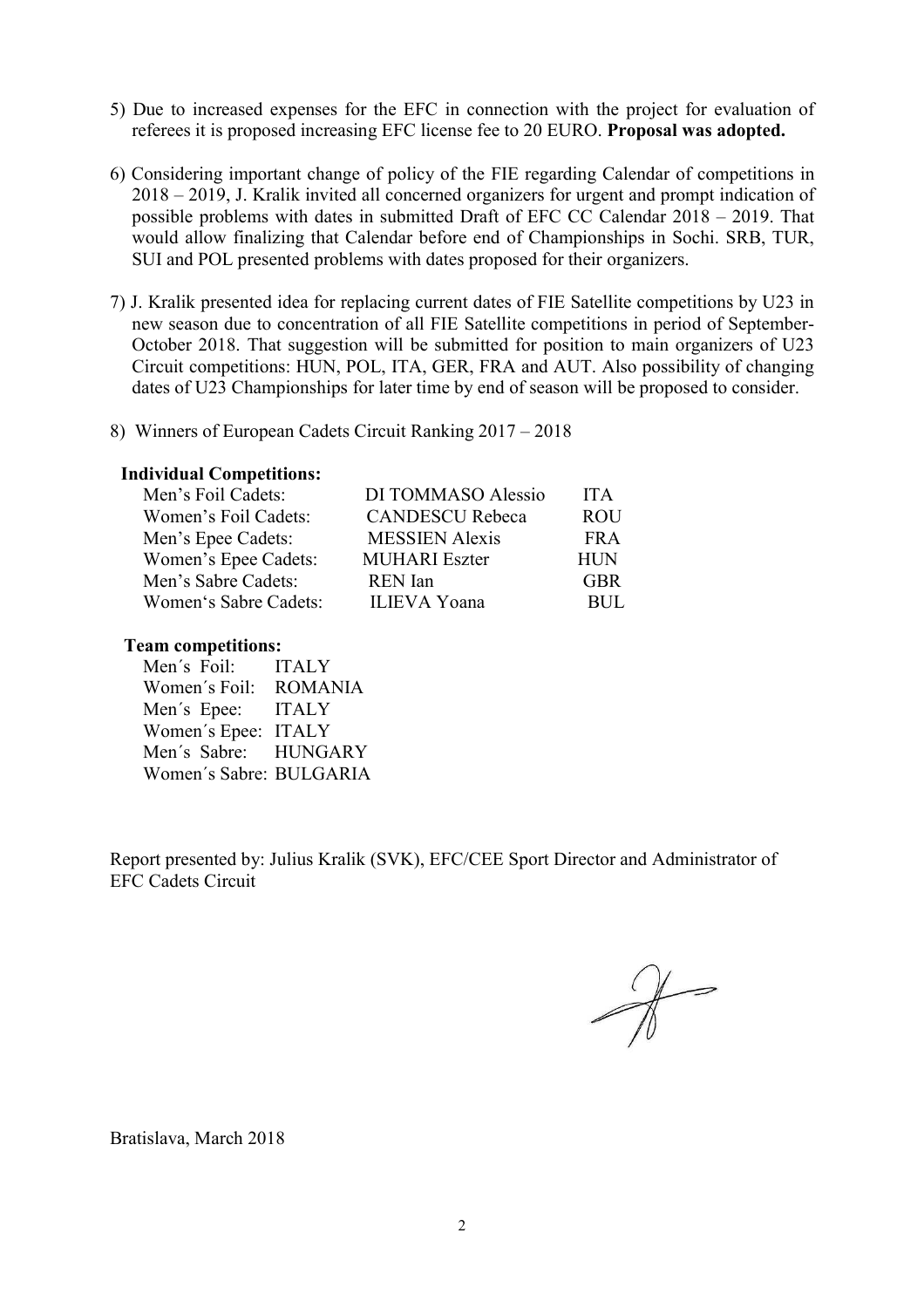| No.             | Fed.       | Name                       | Siganture    |
|-----------------|------------|----------------------------|--------------|
| 1               | <b>ALB</b> |                            |              |
| $\overline{2}$  | ARM        |                            |              |
|                 | AUT        |                            |              |
| 4               | <b>AZE</b> |                            |              |
| 5               | <b>BEL</b> |                            |              |
| $\overline{6}$  | <b>BLR</b> |                            | А            |
| 7               | <b>BUL</b> | Nikobev4<br>UAI RAIGHTELL  | W            |
| 8               | CRO        |                            |              |
| $\overline{9}$  | CYP        |                            |              |
| 10              | CZE        |                            |              |
| 11              | DEN        |                            |              |
| 12              | ESP        |                            |              |
| 13              | <b>EST</b> |                            |              |
| 14              | <b>FIN</b> | TANELL RAUTALA             | CAO H        |
| 15              | <b>FRA</b> | R <i>UMPL</i><br>ALEXANDRE |              |
| 16              | <b>GBR</b> |                            |              |
| 17              | GEO        | WEMEBLIOZE Ceza            |              |
| 18              | GER        | 2.00<br>0010M/m            |              |
| 19              | GRE        | META<br>SMAILI<br>N        | ī            |
| 20              | <b>HUN</b> | <b>SZETED</b><br>Ansens    |              |
| 21              | <b>IRL</b> | NUALA<br>$M + GARR1T4$     |              |
| $\overline{22}$ | <b>ISL</b> | Kligday I Mateev           | <b>Lings</b> |
| 23              | <b>ISR</b> |                            |              |
| 24              | <b>ITA</b> | NIA PRODO                  |              |
| 25              | LAT        |                            |              |
| 26              | LTU        |                            |              |
| 27              | LUX        |                            |              |
| 28              | <b>MDA</b> |                            |              |
| 29              | <b>MKD</b> |                            |              |
| 30              | <b>MLT</b> |                            |              |
| 31              | <b>MON</b> |                            |              |

#### List of participants at Meeting with delegations 1st of March 2018